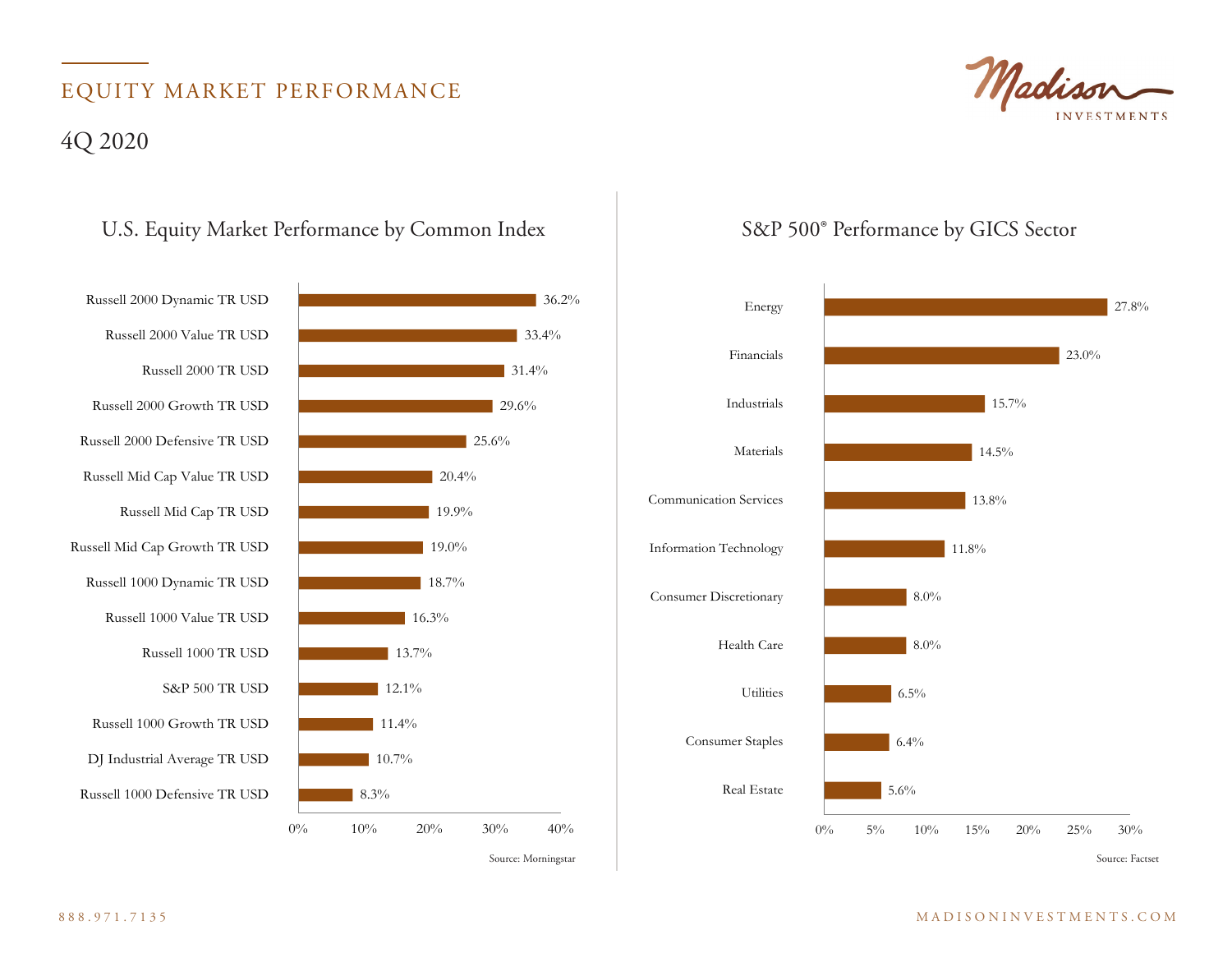# EQUITY MARKET PERFORMANCE

### 4Q 2020



Source: Morningstar Source: Morningstar Source: Morningstar Source: Morningstar Source: Morningstar Source: Morningstar





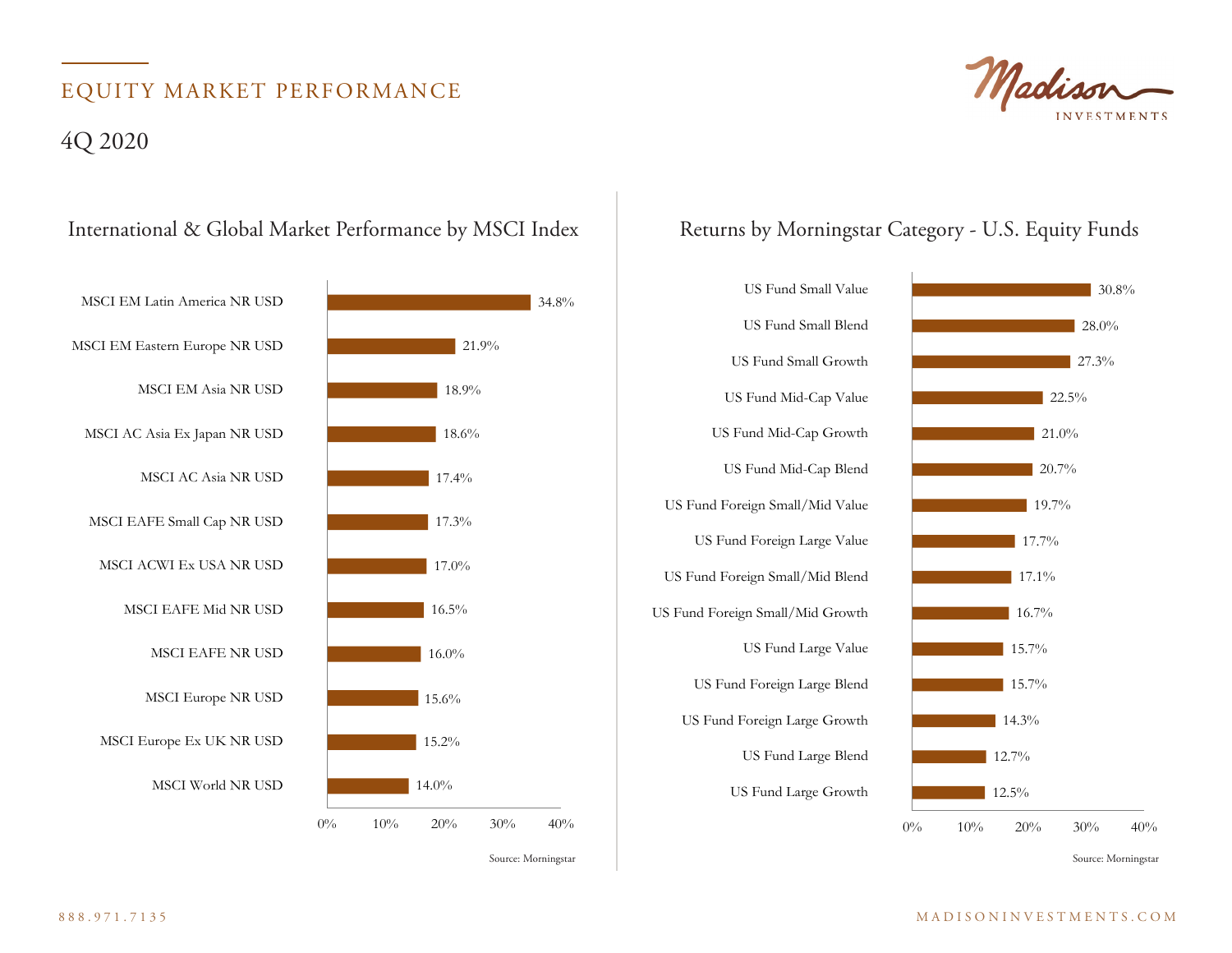#### EQUITY MARKET PERFORMANCE - DISCLOSURE



THE DOW JONES INDUSTRIAL AVERAGE<sup>\*</sup>: (The Dow®), is a price-weighted measure of 30 U.S. blue-chip companies. The index covers all industries except transportation and utilities.

MORNINGSTAR CATEGORY RETURNS: Represent the simple average performance of various Morningstar U.S. Fund Categories. In an effort to distinguish funds by what they own, as well as by their prospectus objectives and styles, Morningstar developed the Morningstar Categories, which identify funds based on their investment styles as measured by their underlying portfolio holdings (portfolio statistics and compositions over the past three years).

MSCI ACWI EX USA INDEX: Captures large and mid cap representation across 22 of 23 Developed Markets countries (excluding the US) and 23 Emerging Markets countries. With 1,843 constituents, the index covers approximately 85% of the global equity opportunity set outside the US.

MSCI AC ASIA EX JAPAN NR: The MSCI AC Asia ex Japan Index captures large and mid-cap representation across 2 of 3 Developed Markets countries (excluding Japan) and 9 Emerging Markets countries in Asia.

MSCI AC ASIA NR: The MSCI AC Asia Index captures large and mid-cap representation across Developed Markets countries and Emerging Markets countries in Asia.

MSCI EAFE (USD): The MSCI EAFE Index (Europe, Australasia, Far East) is a free floatadjusted market capitalization index that is designed to measure developed market equity performance, excluding the US & Canada.

MSCI EAFE MID INDEX: The MSCI EAFE Mid Index is designed to measure the equity market performance mid cap companies across developed markets, excluding the US  $\&$ Canada.

MSCI EAFE SMALL CAP (USD): The objective of the MSCI Small Cap Indices attempts to represent the business activities of small cap companies across developed markets. MSCI selects the most liquid securities relative to their market capitalization, and targets for index inclusion 40% of the full market capitalization of the eligible small cap universe within each industry group, within each country. The broadened full market capitalization range enables the index to reflect a more diverse and liquid set of small cap opportunities for global investors. After the securities are selected, their market capitalization is free floatadjusted to improve the investability of the index by including only those shares that are freely available to foreign investors.

MSCI EM Asia NR: The MSCI Emerging Markets Asia Index captures large and mid-cap representation across 9 Emerging Markets countries in Asia.

MSCI EM Eastern Europe NR: The MSCI Emerging Markets Eastern Europe Index captures large and mid-cap representation across 4 Emerging Markets countries in Eastern Europe.

MSCI EM Latin America NR: The MSCI Emerging Markets Latin America Index captures large and mid-cap representation across 5 Emerging Markets countries in Latin America.

MSCI EUROPE NR: The MSCI Europe Index captures large and mid-cap representation across 15 Developed Markets countries in Europe.

MSCI EUROPE EX UK NR: The MSCI Europe ex UK Index captures large and mid-cap representation across 14 Developed Markets countries in Europe excluding the UK.

MSCI WORLD INDEX: The MSCI World Index is a free float adjusted market capitalization weighted index that is designed to measure the equity market performance of developed markets.

RUSSELL EMERGING MARKETS INDEX: The objective of this index is to capture a broad representation of companies in emerging economies. Examples of emerging markets include China, India, Mexico, Brazil, Chile much of Southeast Asia, countries in Eastern Europe, the Middle East, parts of Africa and Latin America.

RUSSELL WORLD INDEX: Measures the performance of the global equity market based on all investable equity securities. The index includes approximately 10,000 securities in 63 countries and covers 98% of the investable global market.

RUSSELL MIDCAP<sup>\*</sup>: Russell Midcap® Index which measures the performance of the mid-cap segment of the U.S. equity universe. The Russell Midcap® Index is a subset of the Russell 1000® Index. It includes approximately 800 of the smallest securities based on a combination of their market cap and current index membership.

RUSSELL MIDCAP<sup>®</sup> GROWTH: The Russell MidCap<sup>®</sup> Growth Index is designed to track those securities within the broader Russell MidCap Index that FTSE Russell has determined exhibit growth characteristics.